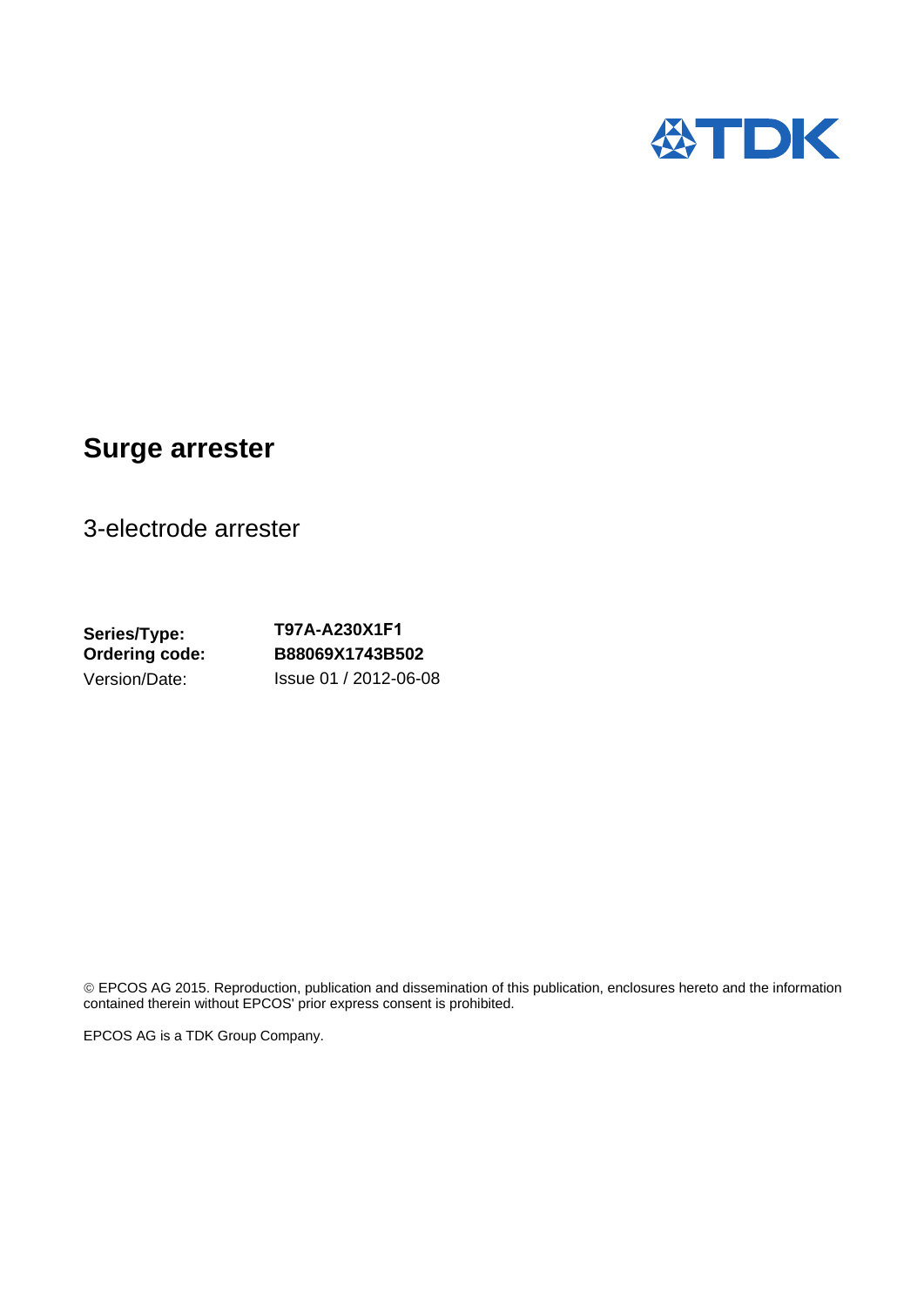

*Surge arrester* **B88069X1743B502 3-electrode arrester T97A-A230X1F1** 

- Small size
- Fast response time
- $H$ igh current rating
- Stable performance over life
- Low capacitance
- **High insulation resistance**
- Reliable failsafe advice
- RoHS-compatible

### **Electrical specifications**

# **Features Applications**

- Branch exchange (MDF)
- Line protection
- Station protection

| DC spark-over voltage 1) 2) 3)                                                                                        |                                                                  |                                                                                                                               | 230<br>± 20                                                                                                         | V<br>%                                          |
|-----------------------------------------------------------------------------------------------------------------------|------------------------------------------------------------------|-------------------------------------------------------------------------------------------------------------------------------|---------------------------------------------------------------------------------------------------------------------|-------------------------------------------------|
| Impulse spark-over voltage 3)<br>at 100 $V/\mu s$<br>- for 99% of measured values<br>- typical values of distribution |                                                                  |                                                                                                                               | < 600<br>< 550                                                                                                      | V<br>V                                          |
| at 1 kV/us                                                                                                            | - for 99% of measured values<br>- typical values of distribution |                                                                                                                               | < 700<br>< 650                                                                                                      | V<br>$\vee$                                     |
| Service life<br>10 operations<br>1 operation<br>10 operations $[5x (+) & 5x (-)]$<br>300 operations                   |                                                                  | 50 Hz; 1 s <sup>4)</sup><br>50 Hz; 0.18 s (9 cycl.) $4$ )<br>$8/20 \text{ }\mu\text{s}^{4)}$<br>10/1000 $\mu$ s <sup>4)</sup> | 10<br>30<br>10<br>200                                                                                               | A <sub>RMS</sub><br>A <sub>RMS</sub><br>kA<br>A |
| Insulation resistance at 100 $V_{DC}$ <sup>3)</sup>                                                                   |                                                                  |                                                                                                                               | >1                                                                                                                  | $G\Omega$                                       |
| Capacitance at 1 MHz 3)                                                                                               |                                                                  |                                                                                                                               | < 1.5                                                                                                               | pF                                              |
| Transverse delay time 5)                                                                                              |                                                                  |                                                                                                                               | < 0.2                                                                                                               | μs                                              |
| DC holdover voltage                                                                                                   |                                                                  |                                                                                                                               |                                                                                                                     |                                                 |
| at 135 $V_{DC}$ , 1300 $\Omega$ (test 3) <sup>5)</sup>                                                                |                                                                  |                                                                                                                               | < 150                                                                                                               | ms                                              |
| Arc voltage at 1 A<br>Glow to arc transition current<br>Glow voltage                                                  |                                                                  |                                                                                                                               | ~15<br>~10.5<br>~100                                                                                                | V<br>Α<br>$\vee$                                |
| Weight                                                                                                                |                                                                  |                                                                                                                               | ~1.4                                                                                                                | g                                               |
| Storage temperature                                                                                                   |                                                                  |                                                                                                                               | $-40+90$                                                                                                            | $^{\circ}C$                                     |
| Climatic category (IEC 60068-1)                                                                                       |                                                                  |                                                                                                                               | 40/90/21                                                                                                            |                                                 |
| Marking, blue negative                                                                                                |                                                                  |                                                                                                                               | <b>EPCOS</b><br>230 YY O<br>230<br>- Nominal voltage<br><b>YY</b><br>- Year of production<br>O<br>- Non radioactive |                                                 |

Remarks on next page

PPD AB PD / PPD AB PM **Issue 01 / 2012-06-08**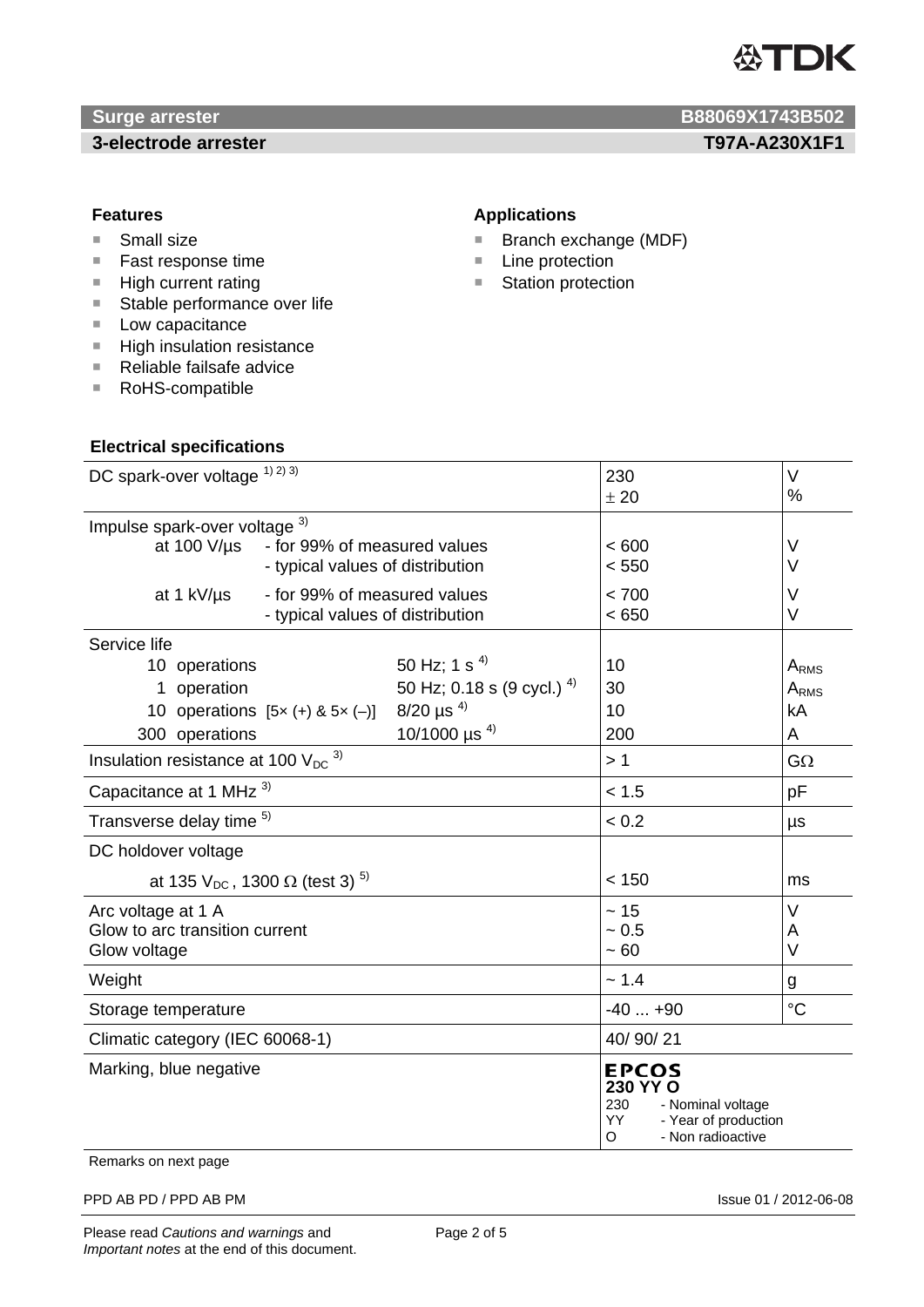

### **3-electrode arrester T97A-A230X1F1**

- $1)$  At delivery AQL 0.65 level II, DIN ISO 2859
- <sup>2)</sup> In ionized mode
- <sup>3)</sup> Tip or ring electrode to center electrode
- <sup>4)</sup> Total current through center electrode, half value through tip respectively ring electrode.
- $5$  Test according to ITU-T Rec. K.12

Terms in accordance with ITU-T Rec. K.12; IEC 61663-2 and IEC 61643-311.

Arrester fail safe works at temperatures > 260 °C. The arrester has to be fixed mechanically, if the arrester is contacted by soldering and if the solder temperature is less than 260 °C.

### **Dimensional drawing in mm**

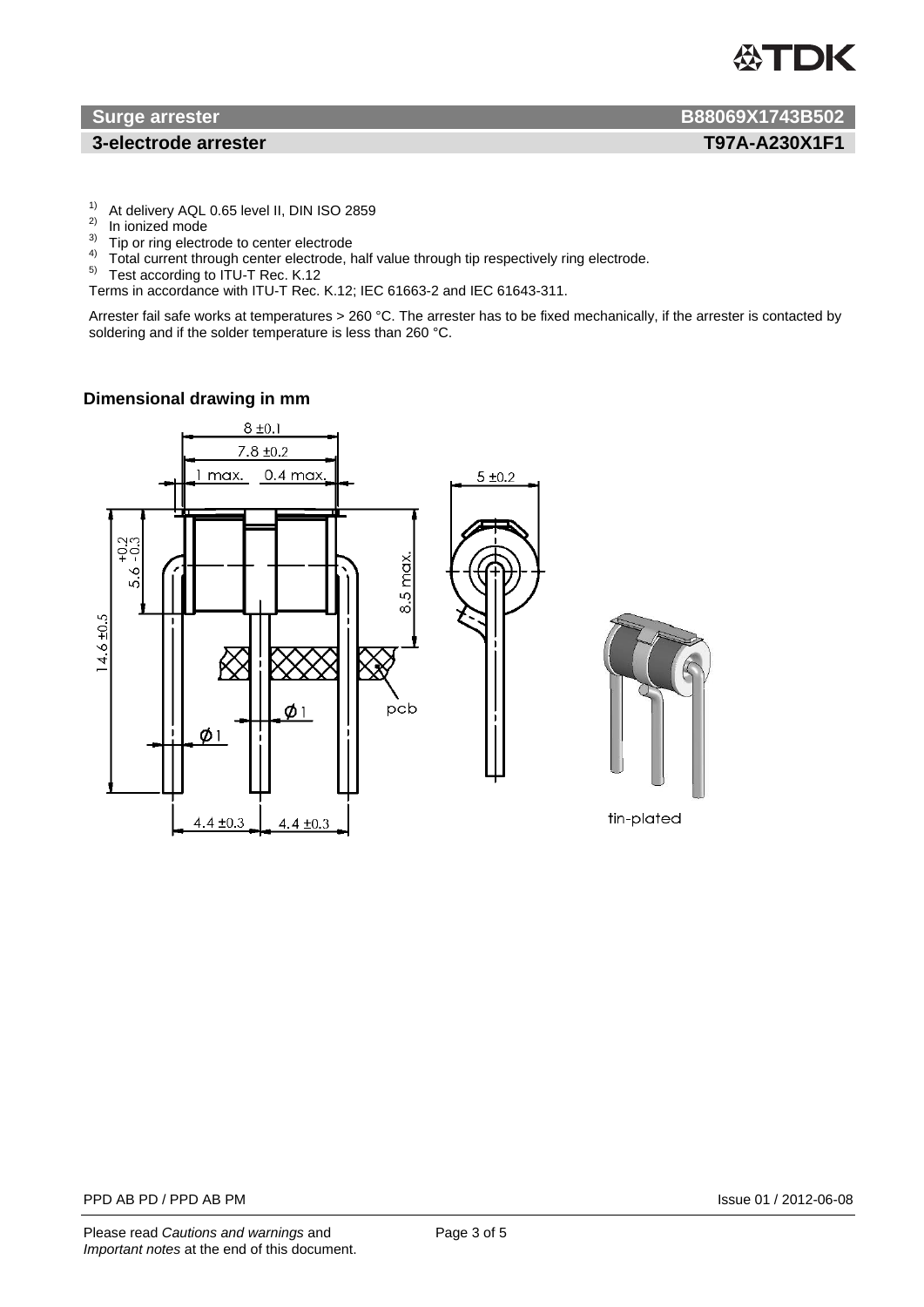

## **Surge arrester B88069X1743B502**

#### **3-electrode arrester T97A-A230X1F1**

### **Ordering code and packing advice**



### **Cautions and warnings**

- $\blacksquare$  The short-circuit spring does not trigger until 260 °C is reached depending on the material. Care must be taken to limit the thermal radiation onto adjacent parts to safe values.
- Depending on the incorporation position, the surge arrester may have to be additionally secured by mechanical means.
- Surge arresters must not be operated directly in power supply networks.
- Surge arresters may become hot in case of longer periods of current stress (danger of burning).
- Surge arresters may be used only within their specified values. In case of overload, the head contacts may fail or the component may be destroyed.
- Damaged surge arresters must not be re-used.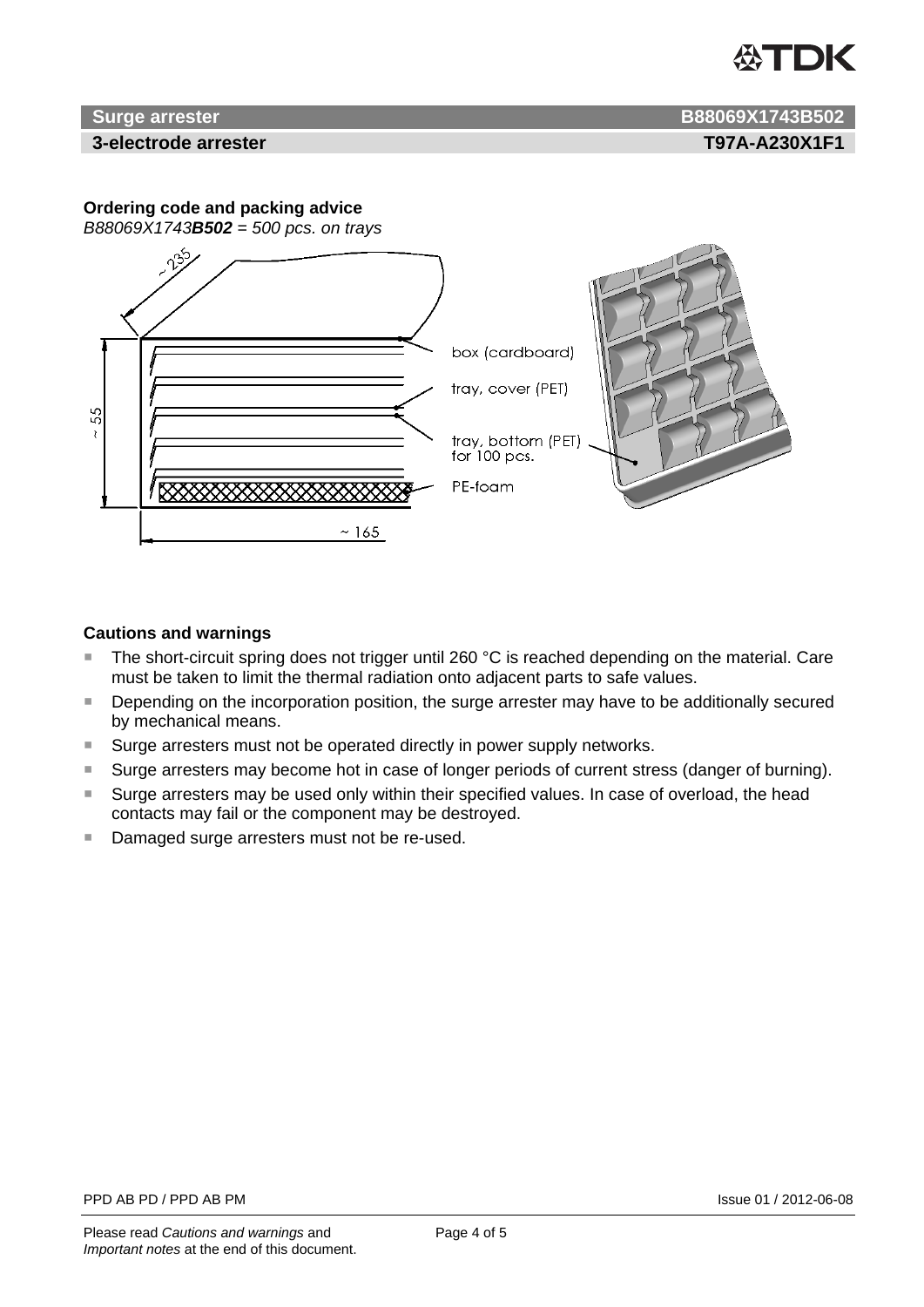The following applies to all products named in this publication:

- 1. Some parts of this publication contain **statements about the suitability of our products for certain areas of application**. These statements are based on our knowledge of typical requirements that are often placed on our products in the areas of application concerned. We nevertheless expressly point out **that such statements cannot be regarded as binding statements about the suitability of our products for a particular customer application.** As a rule, EPCOS is either unfamiliar with individual customer applications or less familiar with them than the customers themselves. For these reasons, it is always ultimately incumbent on the customer to check and decide whether an EPCOS product with the properties described in the product specification is suitable for use in a particular customer application.
- 2. We also point out that **in individual cases, a malfunction of electronic components or failure before the end of their usual service life cannot be completely ruled out in the current state of the art, even if they are operated as specified.** In customer applications requiring a very high level of operational safety and especially in customer applications in which the malfunction or failure of an electronic component could endanger human life or health (e.g. in accident prevention or life-saving systems), it must therefore be ensured by means of suitable design of the customer application or other action taken by the customer (e.g. installation of protective circuitry or redundancy) that no injury or damage is sustained by third parties in the event of malfunction or failure of an electronic component.
- 3. **The warnings, cautions and product-specific notes must be observed.**
- 4. In order to satisfy certain technical requirements, **some of the products described in this publication may contain substances subject to restrictions in certain jurisdictions (e.g. because they are classed as hazardous)**. Useful information on this will be found in our Material Data Sheets on the Internet (www.epcos.com/material). Should you have any more detailed questions, please contact our sales offices.
- 5. We constantly strive to improve our products. Consequently, **the products described in this publication may change from time to time**. The same is true of the corresponding product specifications. Please check therefore to what extent product descriptions and specifications contained in this publication are still applicable before or when you place an order. We also **reserve the right to discontinue production and delivery of products**. Consequently, we cannot guarantee that all products named in this publication will always be available. The aforementioned does not apply in the case of individual agreements deviating from the foregoing for customer-specific products.
- 6. Unless otherwise agreed in individual contracts, **all orders are subject to the current version of the "General Terms of Delivery for Products and Services in the Electrical Industry" published by the German Electrical and Electronics Industry Association (ZVEI)**.
- 7. The trade names EPCOS, BAOKE, Alu-X, CeraDiode, CSMP, CSSP, CTVS, DeltaCap, DigiSiMic, DSSP, FormFit, MiniBlue, MiniCell, MKD, MKK, MLSC, MotorCap, PCC, PhaseCap, PhaseCube, PhaseMod, PhiCap, SIFERRIT, SIFI, SIKOREL, SilverCap, SIMDAD, SiMic, SIMID, SineFormer, SIOV, SIP5D, SIP5K, ThermoFuse, WindCap are **trademarks registered or pending** in Europe and in other countries. Further information will be found on the Internet at www.epcos.com/trademarks.